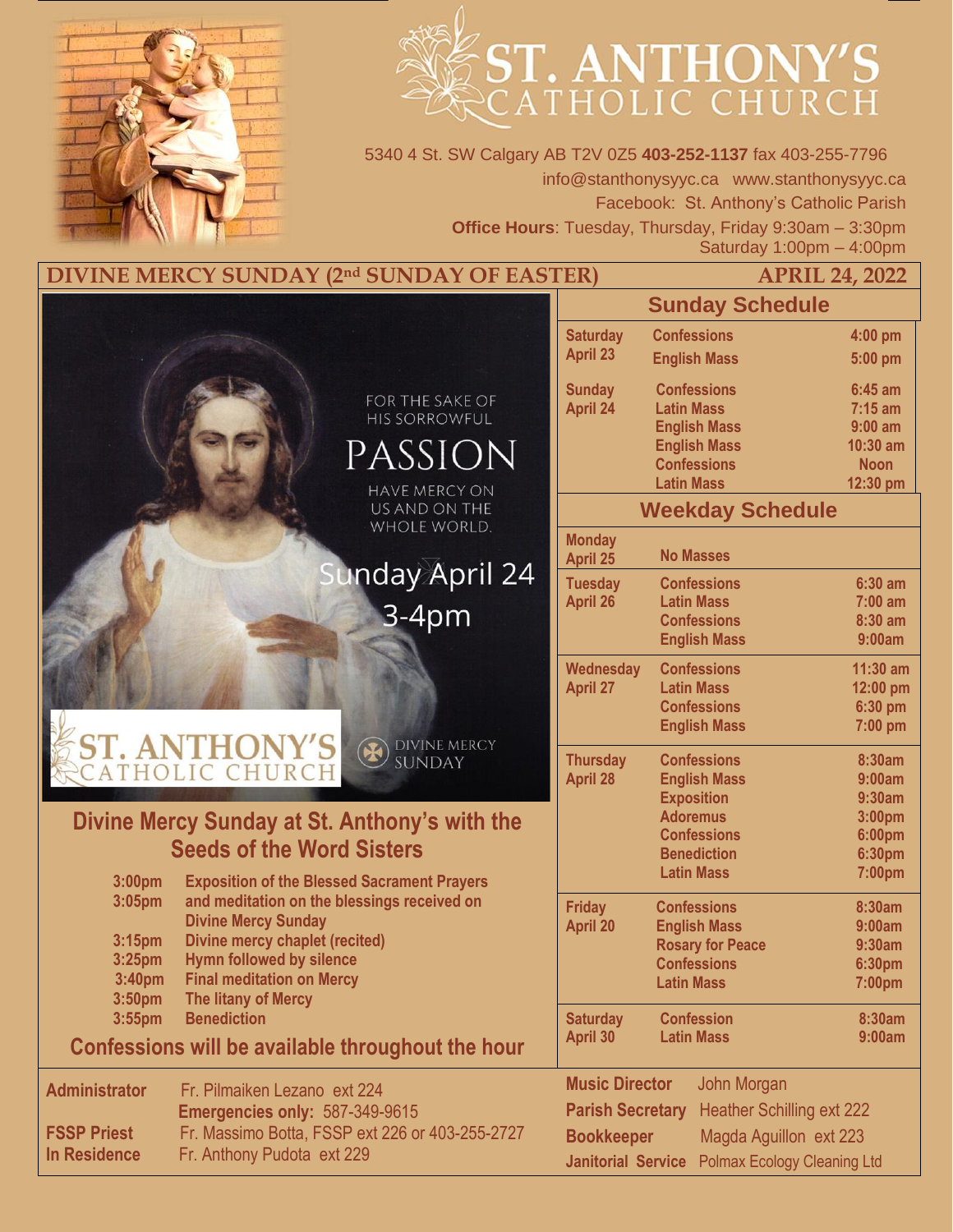Pastoral Notes

### **Have Mercy on Us**

Divine Mercy Sunday offers us an opportunity to come in close contact with a couple of concepts, that as human beings, may seem quite distant, and even challenging: Mercy and Compassion.

Mercy and compassion, are two graces that at one point or another of our journey we need to give or we need to receive. Whether we find ourselves at one of these two ends, giving it or receiving it, it not easy to discern, either because we are partially blind by prejudice, pride, envy, etc., or because we feel that we don't deserve it, or are not humble enough to ask for it.

St. Faustina Kowalska, a humble Polish nun, who in her diaries captures the message of Our Merciful and Compassionate Lord, becomes for us a messenger of Our Lord's deep desire to preserve those who have been entrusted to Him, so that no one may be lost (ref. Jn 17:12).

As a messenger of mercy, her mission was to:

1. Remind the world of the great mercy of God as revealed in Sacred Scripture,

2. Teach us new prayers of devotion to The Divine Mercy, and

3. Initiate a movement of apostles of The Divine Mercy who would lead others toward Him in the spirit of a childlike trust and confidence in God, and love of neighbor as expressed in spiritual and corporal works of mercy.

It is important to remember that to take full advantage of Divine Mercy we are to do the following:

- 1. Celebrate the Feast on the Sunday after Easter;
- 2. Sincerely repent of all our sins;
- 3. Place our complete trust in Jesus;
- 4. Go to Confession, preferably before that Sunday;
- 5. Receive Holy Communion on the day of the Feast;

6. Venerate the Image of The Divine Mercy (make an act of deep religious respect to the image of the Divine Mercy, that represents our Merciful Lord);

7. Participate of the Divine Mercy devotion (3 p.m., on Sunday)

7. Be merciful to others, through our actions, words, and prayers on their behalf.

#### **Healing Corner**

For the sake of His sorrowful Passion, have mercy on us and on the whole world. **Amen**.

#### **The Kid's Bulletin**

**[https://thekidsbulletin.files.wordpress.com/2022/03/the-kids](https://thekidsbulletin.files.wordpress.com/2022/03/the-kids-bulletin-easter-2.pdf)[bulletin-easter-2.pdf](https://thekidsbulletin.files.wordpress.com/2022/03/the-kids-bulletin-easter-2.pdf)**

**Children's Liturgy of the Word with Miss Heidi (Catholic TV) <https://www.catholictv.org/childrens-liturgy.html>**



## **[CCCB Daily Readings](http://ec2-34-245-7-114.eu-west-1.compute.amazonaws.com/daily-texts/reading/2022-04-24)**

| First Reading:  | Acts 5.12-16                     |
|-----------------|----------------------------------|
| Psalm:          | 118                              |
| Second Reading: | Revelation 1.9-11a, 12-13, 17-19 |
| Gospel:         | John 20.19-31                    |

St. Anthony's Updates

**First Eucharist will be celebrated on Sunday May 1 at the 10:30am Mass.** We will be reserving 9 rows at the front of church (both sides) for the families and children making their First Communion. **Please pray that by our community witness, these children may always recognize the presence of the Risen Lord in the Eucharistic breaking of the bread.** 

**We will begin Sunday Socials on Sunday, May 1,** once a month after Mass. Please contact Heather at the parish office is you are able to help organize and serve at our Sunday Socials.

**Mount St. Francis Retreat Center** Young Adult's Retreat 18+ Seeking Holiness and Wholeness: Our Spiritual Journey



Friday May 6th @ 6:00PM to Sunday May 8th @ 1:00PM

For more info or to register, contact Nakasha at cypretreat@gmail.com

## **Livestream Sunday 10:30am**

[https://www.youtube.com/c/](https://www.youtube.com/c/%0bStAnthonysCatholicChurchCalgaryAB) [StAnthonysCatholicChurchCalgaryAB](https://www.youtube.com/c/%0bStAnthonysCatholicChurchCalgaryAB)

[Facebook.com/stanthonysyyc](https://www.facebook.com/stanthonysyyc/) or Telus Optik 877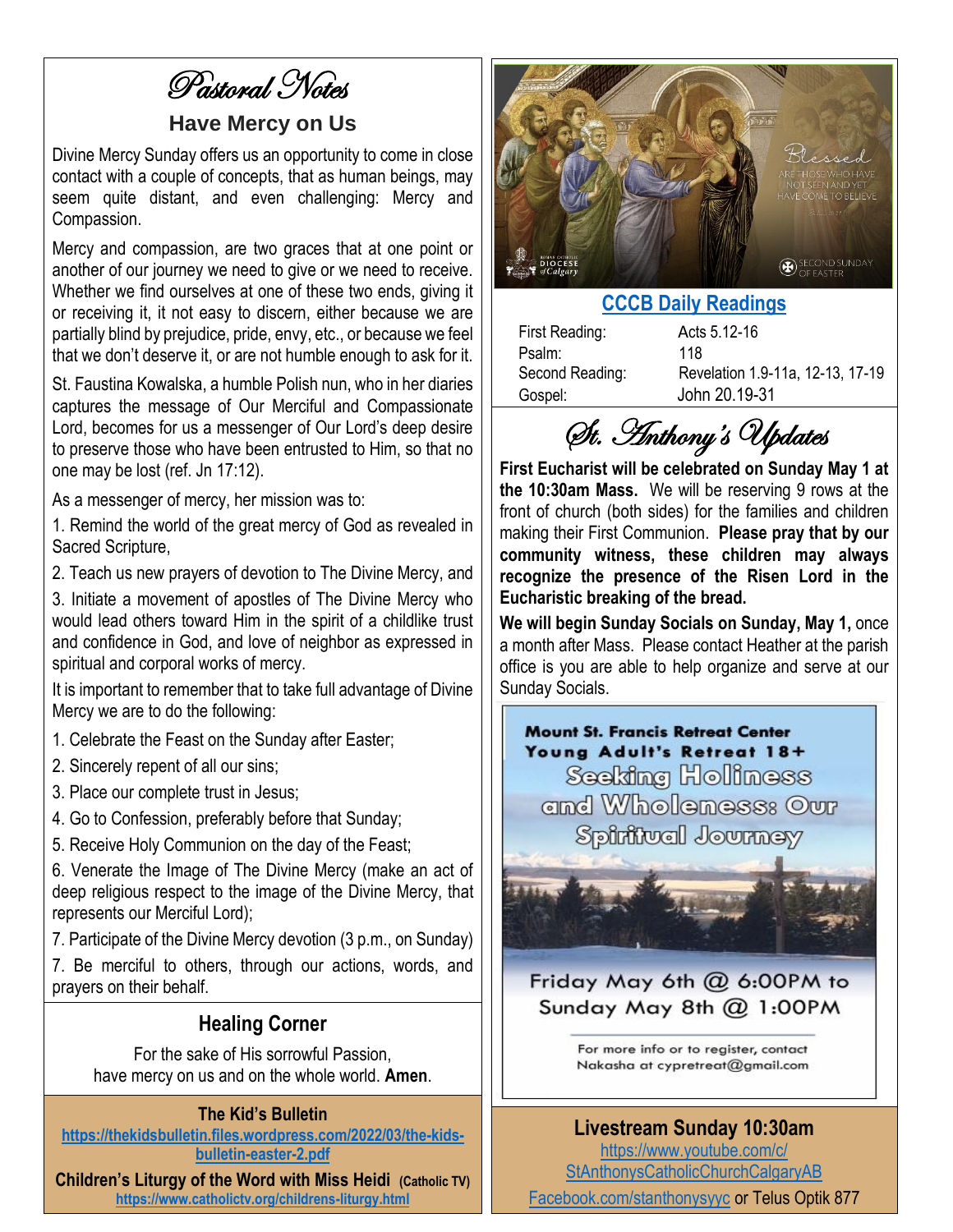## **MASS INTENTIONS**

| Sunday, April 24           |            |                                    |  |  |  |
|----------------------------|------------|------------------------------------|--|--|--|
| 7:15am Latin               | SI         | Knights of the Altar               |  |  |  |
| 9:00am English             | SI         | All Parishioners                   |  |  |  |
|                            | SI         |                                    |  |  |  |
|                            | <b>RIP</b> | Susan Dennis & Family              |  |  |  |
| 10:30am English            | SI         | Regino D. Dianon<br>Sr. Maria Rita |  |  |  |
| 12:30 pm Latin             |            |                                    |  |  |  |
| Monday, April 25           |            | No Masses                          |  |  |  |
| Tuesday, April 26          |            |                                    |  |  |  |
| 7:00am Latin               | RIP.       | Felipe Borromeo                    |  |  |  |
| 9:00am English             | SI         | <b>Evelyn Manser</b>               |  |  |  |
|                            | SI         | Mary Wagner                        |  |  |  |
| <b>Wednesday, April 27</b> |            |                                    |  |  |  |
| 12:00pm Latin              | <b>RIP</b> | Benno Korte                        |  |  |  |
| 7:00pm English             | SI         | Luzmilda Gonzalez De               |  |  |  |
|                            |            | <b>Martinez</b>                    |  |  |  |
| Thursday, April 28         |            |                                    |  |  |  |
| 9:00am English             | SI         | Fr. Edmund Vargas                  |  |  |  |
|                            | SI         | <b>Therese Gorieu</b>              |  |  |  |
| 7:00pm Latin               | SI         | Nicole Claussen                    |  |  |  |
| Friday, April 29           |            |                                    |  |  |  |
| 9:00am English             | SI         | Elizabeth Mont                     |  |  |  |
| 7:00pm Latin               | SI         | Miroslav Tomas & family            |  |  |  |
| Saturday, April 30         |            |                                    |  |  |  |
| 9:00am Latin               | RIP        | Valens De Silva                    |  |  |  |
| 5:00pm English             | <b>RIP</b> | <b>Walter Saciuk</b>               |  |  |  |
|                            | SI         | Joselito Aguilar                   |  |  |  |
|                            |            |                                    |  |  |  |
| ATINI MACC CAI ENDAD       |            |                                    |  |  |  |

**LATIN MASS CALENDAR**

**Sunday, April 24 Sunday, May 1**

**Sunday, May 8**

1<sup>st</sup> CL Divine Mercy Sunday 1<sup>st</sup> CL St. Joseph the Workman, Spouse of the Blessed Virgin Mary 2<sup>nd</sup> CL Third Sunday after Easter

# **LET US PRAY FOR THE SICK**

Lorenzo, Dennis and Jerelyn Aldon, Joyce Cashen, Rose Dourado, Morris Drydyk, Lois Goodfellow, Eloise Killam, Evelyn Manser, Carter McLachalan, Johnson Mont, Charlene Munn, Fr. John Petravicius, Veronica Wong, and Colleen Yeh

**May the Lord grant them healing, comfort, and peace**.

#### **REST IN PEACE Leena D'Souza, Krystyna Ganowicz and Mary Roberge Our heartfelt sympathies to their families.**

May their souls and the souls of all the faithful departed, through the mercy of God, rest in peace.



Thomas believed because he saw Jesus. What will it take for you to respond to God's Call to priesthood, diaconate, or consecrated life? If God is calling you, visit: **[catholicyyc.ca/vocations](http://www.catholicyyc.ca/vocations)**



# **WEEKLY ADORATION**

**Thursday April 28 10 am – 6 pm**

**Adoremus 3-4pm**

**If there is anything you need, pray for it. Philippians 4:6** 

[Red Altar Candle Offering](https://stanthonysyyc.ca/wp-content/uploads/2020/10/RED-ALTAR-CANDLE-OFFERING.pdf)

**Adoration Chapel - Friday & Saturday 8am – 8pm**  Register at**: [adoration@stanthonysyyc.ca](mailto:adoration@stanthonysyyc.ca)**

2022 T*ogetber* in<br>@ACTION  $9 - 6$ Annual Bishop's Appeal

So Know that the Lord is God, he made us, we belong to him, we are his people, the flock be shepherds." **PSALM 100:3** 

# St. Anthony's 2022 Goal \$40,949



regional healing and<br>reconciliation initiatives for residential school survivors, their families, and their communities

of the Diocesan goal will financially support the approved diocesan<br>ministries, partner organizations, and agencies. See list at catholicyyca.ca/tia

CATHOLICYYC.CA/TIA

Thank you all for a very successful 2021 campaign. The target set by the diocese last year was \$34,164 and our parish generously raised \$49,373. A remarkable surplus of \$15, 209 was donated to the Society of St. Vincent de Paul to support their charitable works.

**St. Anthony's 2022 target set by the diocese is \$40,949, which reflects pre-pandemic targets. For this year, our parish plans to allocate 50% of any surplus funds above target, to the Central fund for any future parish repairs and maintenance, and 50% to the Hamper Ministry.**

**Our parish relies on your regular offertory giving for maintenance and growth and outreach. Thank you for your generosity. E-transfer:** isupport@stanthonysyyc.ca



**Pre-Authorized Withdrawal registration** & **Credit Card donations:** [stanthonysyyc.ca/donation](https://stanthonysyyc.ca/donation/)

**Mail cheques to:** 5340 4 Street SW, Calgary, T2V 0Z5